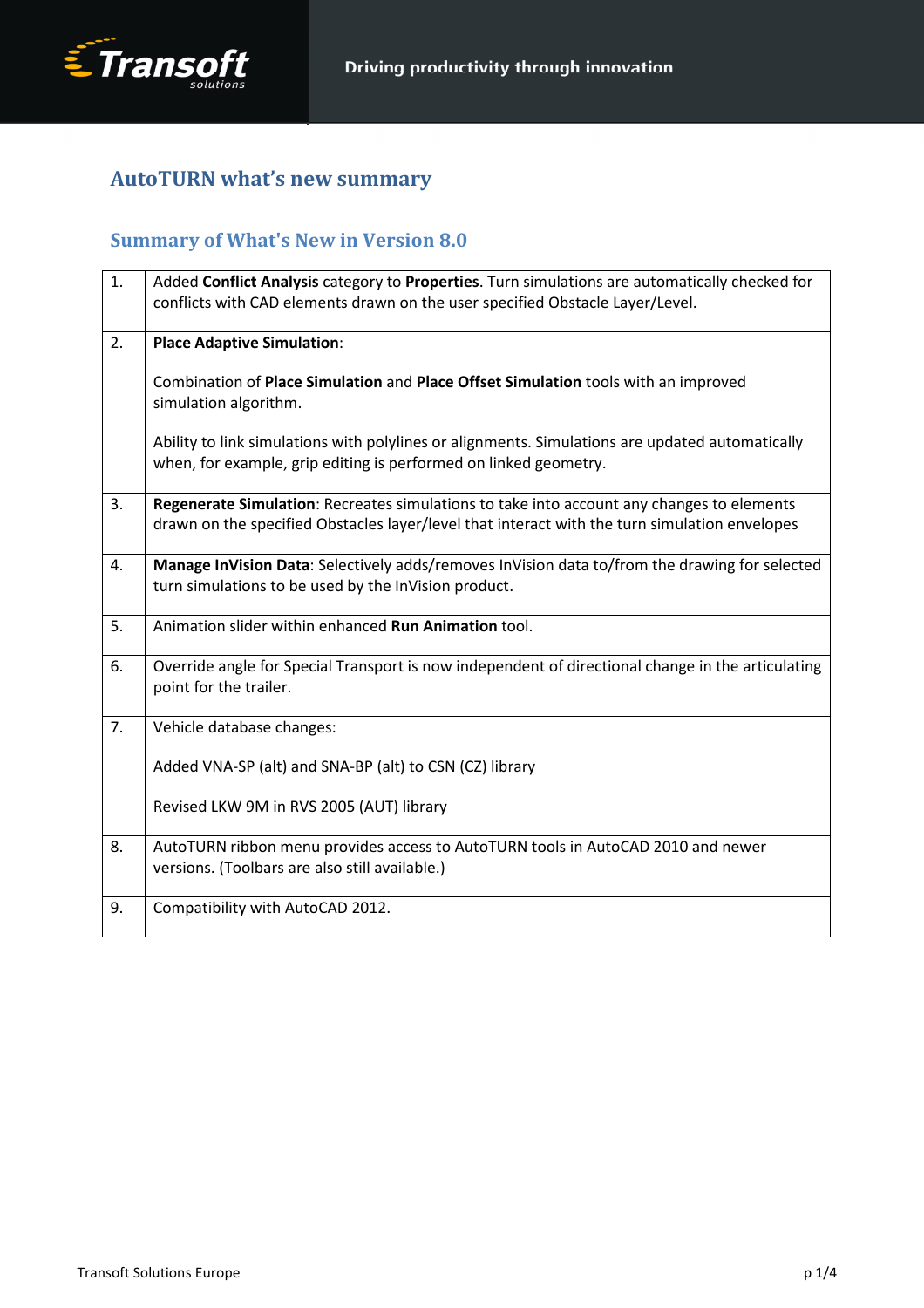

### Summary of What's New in Version 7.0

| 1.  | Support for Windows 7.                                                                                                                             |
|-----|----------------------------------------------------------------------------------------------------------------------------------------------------|
| 2.  | Program Settings: Vehicle Library Display category sets which vehicle libraries to display in filter<br>list of Select Current Vehicle dialog box. |
| 3.  | Program Settings: Vehicle Libraries category enables users to purchase and install extended<br>vehicle libraries.                                  |
| 4.  | Logging trucks:                                                                                                                                    |
|     | Two logging trucks in ALBERTA INFTRA-HGDG (CA) library.                                                                                            |
|     | Three logging truck types, including one with telescoping joint.                                                                                   |
| 5.  | Special transport vehicles:                                                                                                                        |
|     | Special Transport library.                                                                                                                         |
|     | Six special transport types.                                                                                                                       |
| 6.  | Other vehicle database changes:                                                                                                                    |
|     | Florida Intersection Design Guide library.                                                                                                         |
|     | Edited VAGVERKET 2004 (SE) and CROW 2004 (NL) libraries.                                                                                           |
| 7.  | Generate Arc Path: Support for independently rear steered special transport vehicles.                                                              |
| 8.  | Cargo Details dialog box for setting cargo details.                                                                                                |
| 9.  | Support for three-part vehicle reverse maneuvers.                                                                                                  |
| 10. | Support for telescoping trailers.                                                                                                                  |
| 11. | Generate Report: Override/Path angle information for independently rear steered vehicles.                                                          |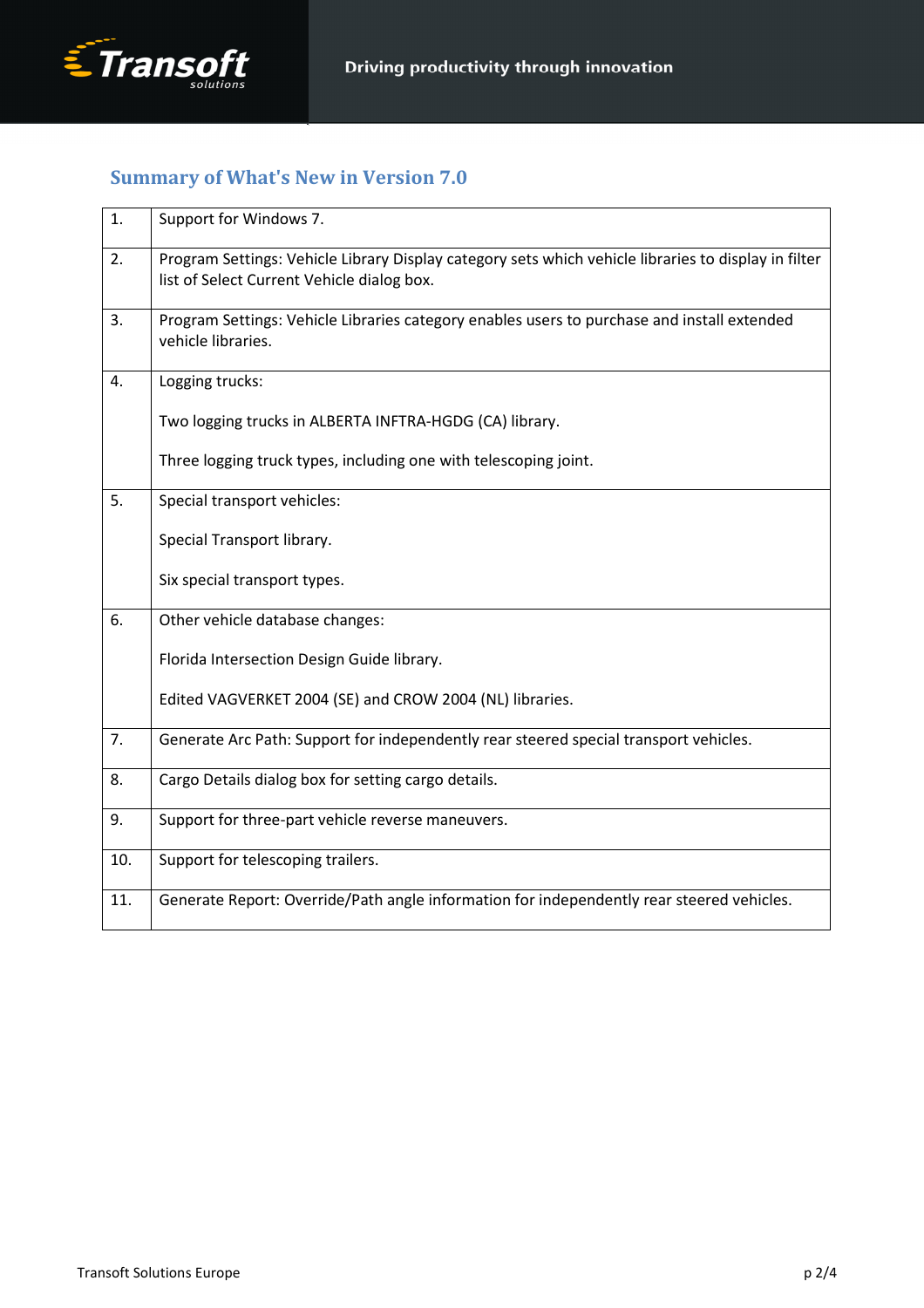### Summary of What's New in Version 6.1

| 1.  | Full support for 64-bit operating systems.                                                                                                                                                         |
|-----|----------------------------------------------------------------------------------------------------------------------------------------------------------------------------------------------------|
| 2.  | Compatibility with the latest CAD software releases (MicroStation V8i and AutoCAD 2010).                                                                                                           |
| 3.  | New Continue Simulation dialog box.                                                                                                                                                                |
| 4.  | SmartPath Tools: Maximum number of sections for simulations is now unlimited.                                                                                                                      |
| 5.  | Ability to force a straight line simulation for a vehicle traveling along an arc path added.<br>Generating a straight line section is possible in the direction that the steering wheels can turn. |
| 6.  | Reverse Maneuvers: Generating reverse simulation envelopes improved.                                                                                                                               |
| 7.  | Reverse Corner Path: Reverse sweep angle range is from 1 degree to 160 degrees now.                                                                                                                |
| 8.  | Ability to specify the tire sizing (width and diameter) and space between the tires on the same<br>axle for a vehicle added.                                                                       |
| 9.  | Dimension type settings moved from the type definition to the vehicle definition.                                                                                                                  |
| 10. | Having only one wheel on an axle is possible now.                                                                                                                                                  |